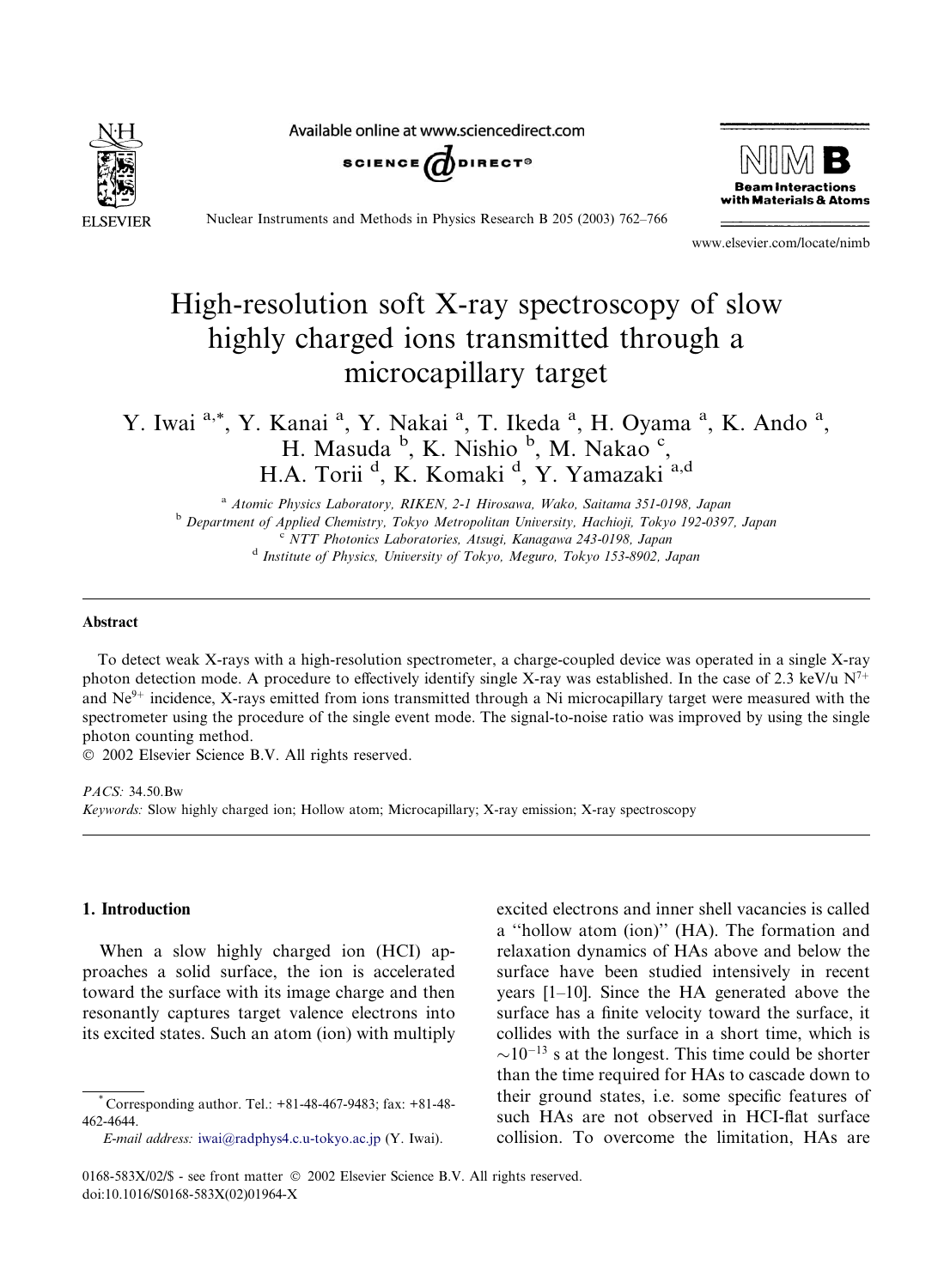extracted in vacuum employing a combination of HCIs and a microcapillary target [6]. The microcapillary target is a thin foil with many small straight holes perpendicular to the surface [11,12]. A part of slow HCIs, which pass near the inner wall of the hole, capture electrons from the wall and can still escape from the target before colliding against the inner wall. Using the microcapillary target, the formation and relaxation dynamics of HAs have been studied through measurements of X-rays, visible lights, and charge states [6–10].

Ninomiya et al. measured X-rays with a Si(Li) detector for 2.1 keV/u  $N^{6+}$  ions injected on a Ni microcapillary target [7]. It was found that some HAs have  $K$ -hole lifetimes as long as several nanoseconds. The peak energy of N KL X-rays observed for the capillary target was about 30 eV higher than that for a flat Al target, i.e. the number of  $L$ -shell electrons at the moment of X-ray emission is relatively small. However, the detailed electronic configurations, which are important to further study the formation processes of HAs, are very difficult to identify with a Si(Li) detector, because its energy resolution is not good enough ( $\sim\!80\,\mathrm{eV}$  at 500 eV). To identify the electronic core configuration of the ions through the capillary, X-rays were measured with a high-resolution spectrometer downstream the Ni capillary target for 2.3 keV/u  $N^{7+}$  incidence [8]. Seven major lines out of nine observed ones were attributed to np–1s transitions with  $n$  as high as eight. Morishita et al. measured visible light spectra emitted from Ar ions transmitted through the Ni microcapillary target [9]. It was found that ions capture one electron into an initial state of  $n_c \sim q+1$  with high angular momentum, where  $n_c$  and q were the principal quantum number for the first electron to be transferred and the charge of the incident ion, respectively. Combining the X-ray and the visible light spectroscopy, it was found that the initial population is peaked at  $n_c \sim q + 1$  with a broad distribution of the angular momenta [8]. In order to investigate the principal quantum number distribution of initial state, it is important to observe  $np-1s$  transitions with a wide range of  $n$  including states with small population. To make spectroscopy with weak X-rays, a low noise charge-coupled device (CCD) was employed. A long accumulation time was needed because the main source of the CCD noise was its own readout noise, which is independent of the accumulation time. On the other hand, as the accumulation time gets longer, the chance that the CCD is hit with energetic cosmic rays gets larger. In order to remove the noise by cosmic rays and improve the signal-to-noise ratio, the CCD was operated in a single photon detection mode.

#### 2. Experimental setup

The present study was performed using a 14.5 GHz Caprice type electron cyclotron resonance ion source (ECRIS) at RIKEN. Ions extracted from the ECRIS were charge-states-selected by an analyzing magnet and delivered to a target chamber with the X-ray spectrometer via a magnetic quadrupole triplet lens and a switching magnet. Further details of the ion source and the beam line are given elsewhere [13]. The vacuum of the beam line and the target chamber were  $\sim 10^{-9}$  Torr during the experiment.

A microcapillary target was mounted on an X– Y stage movable perpendicular and parallel to the ion beam. The microcapillary target was made of Ni having  $\sim$ 1 mm<sup>2</sup> in area with a thickness of  $\sim$ 1  $\mu$ m and a multitude of straight holes of  $\sim$ 100 nm in diameter [12].

We developed a high-resolution soft X-ray spectrometer, which employs a combination of a gold-coated concave grating and a back illuminated CCD. The X-ray energy range covered by the spectrometer is from 200 to 1200 eV. The detailed description of the spectrometer is given in [14].

The X-rays were detected by the CCD (Marconi CCD42-10) with a size of  $27.6 \times 6.9$  mm<sup>2</sup> having  $2048 \times 512$  pixels of  $13.5 \times 13.5$   $\mu$ m<sup>2</sup>. The CCD was mounted in a vacuum chamber and cooled down to 150 K with liquid  $N<sub>2</sub>$ . The specifications of the CCD are summarized in Table 1. When an X-ray photon hits one of the pixels of the CCD, it generates electron–hole pairs, the number of which is proportional to X-ray energy. The charge cloud is conveyed along the CCD array by a CCD drive unit and is converted to an analog signal by a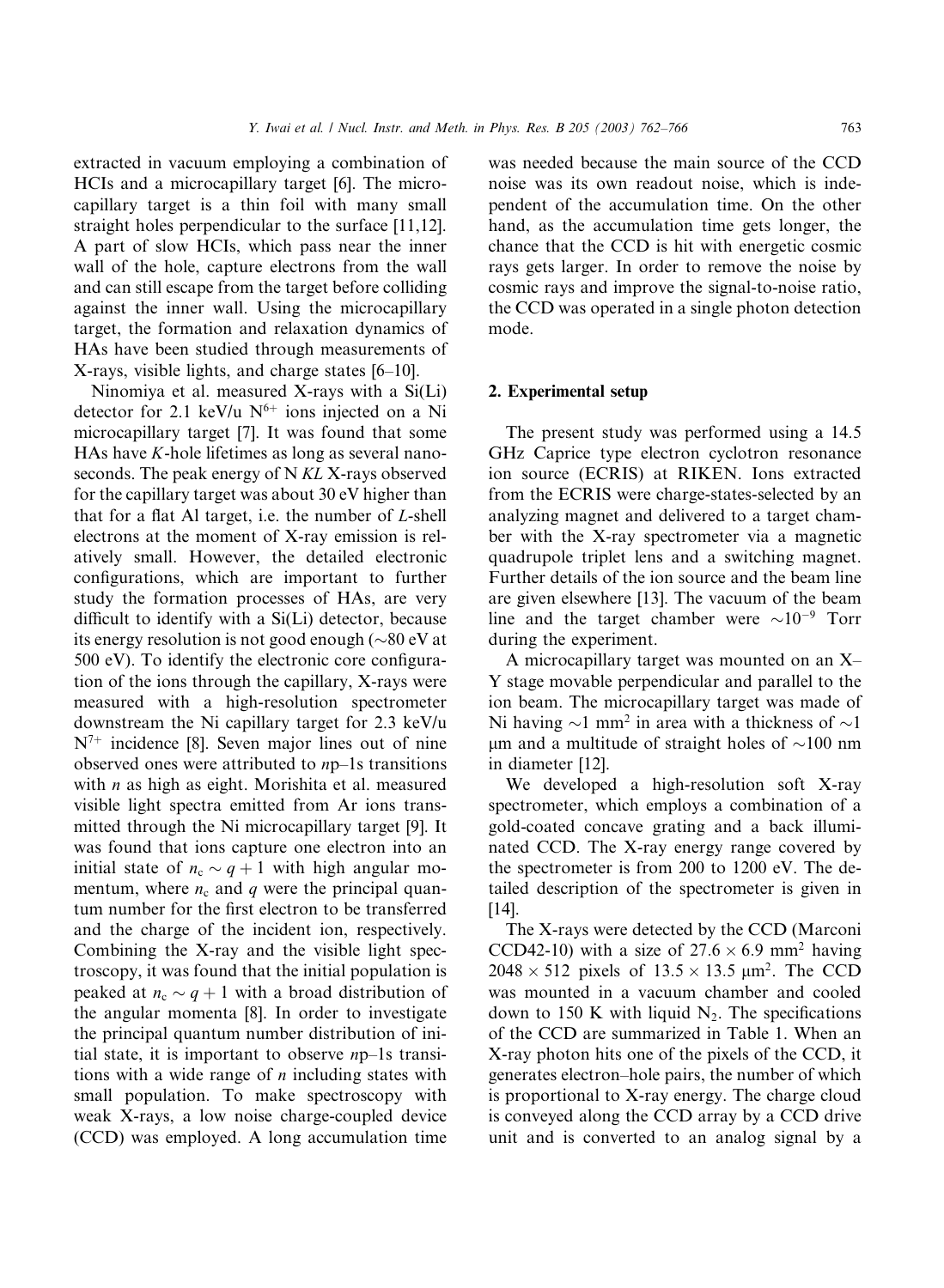| Table 1                   |  |
|---------------------------|--|
| Specifications of the CCD |  |

| Pixel size                   | 13.5 $\mu$ m $\times$ 13.5 $\mu$ m |
|------------------------------|------------------------------------|
| Pixel format                 | $2048 \times 512$                  |
| Image area                   | 27.6 mm $\times$ 6.9 mm            |
| Readout noise (at 233 K)     | 2 e- $(r.m.s.)$                    |
| Output amplifier sensitivity | $4.5 \mu V/e$                      |

charge sensitive amplifier. The analog signal was sent to an A/D converter in atmosphere. The A/D converter unit was attached to the flange of the CCD chamber. The digitized signal was recorded by PC and analyzed as two-dimensional data formatted into  $2048 \times 512$ .

## 3. Results and discussions

X-rays emitted from ions transmitted through the Ni microcapillary were measured with the spectrometer immediately downstream of the target for 2.3 keV/u  $N^{7+}$  and Ne<sup>9+</sup> ions injections.

In order to make X-ray photon counting with the CCD, the number of X-rays on each pixel should be one or less. The charge cloud in the CCD may spread over four pixels  $(2 \times 2)$  at the maximum. The two-dimensional data recorded by the PC were analyzed in the following procedure, which is named a single event mode analysis. When the total charge on adjoining four  $(2 \times 2)$ pixels was over an ''event threshold'', the pixels were recognized to be an event area. The pixel having the maximum charge in the area was defined as the ''event pixel''. The total charge was named ''event energy'' which is proportional to the incident X-ray energy. When the event energy was consistent with the photon energy corresponding to the event position on the CCD, it was recognized as one X-ray having the right energy hitting the event pixel. Fig. 1 shows the event energy histogram. The thin solid and dashed lines show the event energy distribution for  $2p-1s$  (500.3 eV) transition of N ions and for  $1s2p^{1}P-1s^{2}S_{0}$  (922.1) eV) and  $1s2p$   ${}^{3}P-1s^{2}$   ${}^{1}S_{0}$  (914.9 eV) transitions of Ne ions, respectively. The thick solid and dashed lines show Gaussian fitting of the distributions of N and Ne ions, respectively. Both event thresholds



Fig. 1. The distribution of the event energy that is proportional to the energy of the incident X-ray. The thin solid and dashed lines show those for H-like N ion 2p–1s (500.3 eV) transition X-rays and He-like Ne ion 1s2p  ${}^{1}P-1s^{2}$   ${}^{1}S_{0}$  (922.1 eV) and 1s2p  $3P-1s^2$   ${}^{1}S_0$  (914.9 eV) transitions, respectively [15]. The event thresholds for both lines were 50. The thick solid and dashed lines show Gaussian fitting curves for N and Ne ions, respectively.

were 50. It is seen that, the distributions of the event energy for N and Ne ions have peaks at around 110 and 200, respectively. FWHM of the peaks were about 70.

The solid line in Fig. 2 shows an example of the energy spectrum analyzed according to the procedure of the single event mode for 2.3 keV/u  $N^{7+}$ incidence on the Ni microcapillary target. As a reference, the dashed line plots an example of a raw spectrum, i.e. a direct output of the A/D converter. These spectra were accumulated under the same experimental conditions and subtracted with background noise. It is seen that the signalto-noise ratio is improved to some extent when the procedure of the single event mode is applied. In order to pin down the noise source in the event mode, the event energy distribution was accumulated from the CCD area where no diffracted X-rays are expected to arrive. It was found that the event energy distribution so prepared had almost the same distribution as the ''right'' diffracted X-rays arriving the right position for both N and Ne  $K$  X-rays. It is evident that stray X-rays are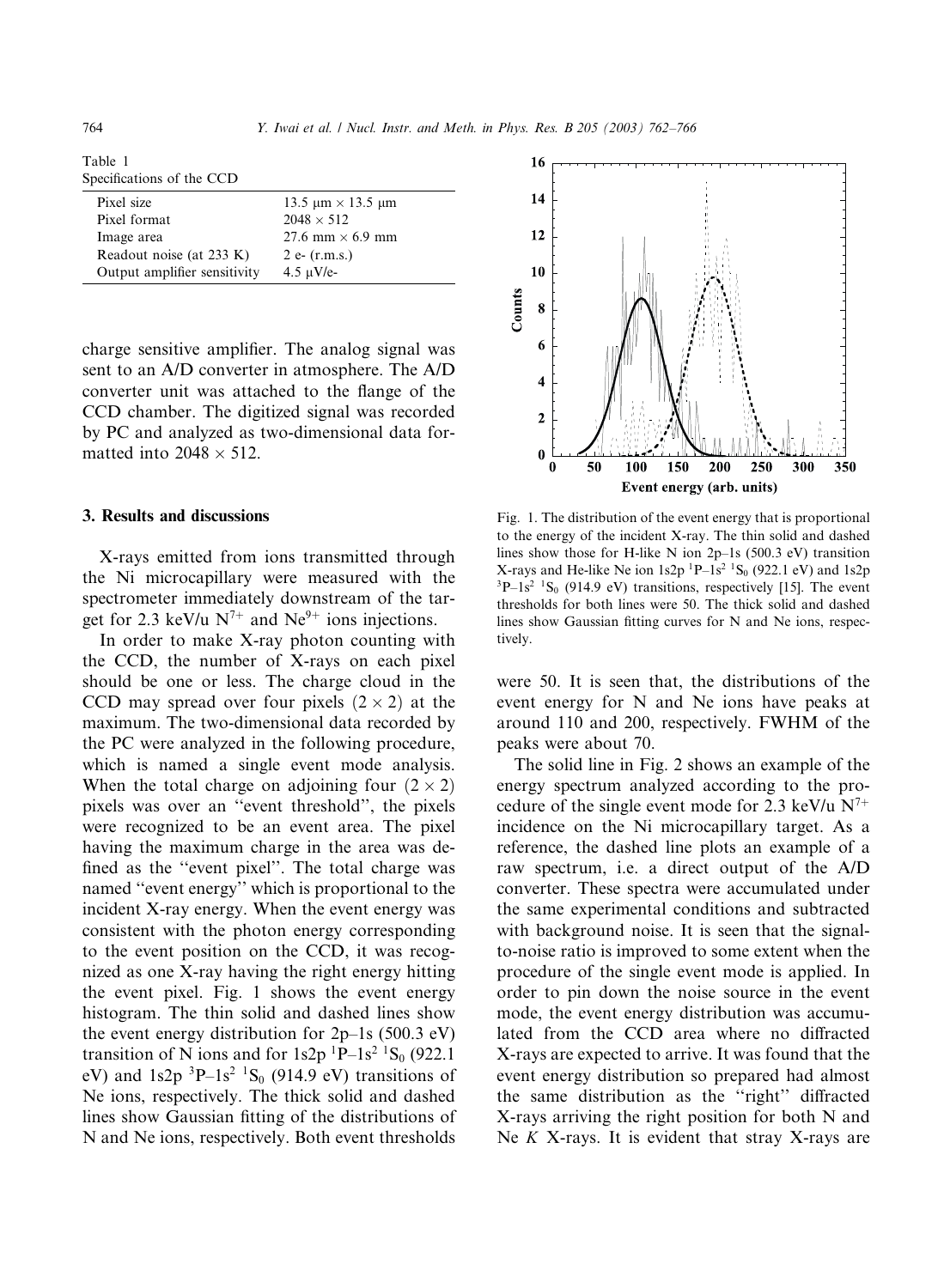

Fig. 2. K X-ray spectra measured with the spectrometer, immediately downstream of the target for 2.3 keV/u  $N^{7+}$  transmission through a Ni microcapillary foil. The solid line shows the spectrum analyzed using the procedure of the single event mode. The dashed line is the direct output of the A/D converter. These spectra were accumulated under the same experimental conditions and subtracted with background noise. The bars with transition terms show transition energies [15].



Fig. 3. Energy resolution (FWHM) of the spectrometer as a function of X-ray energy. The solid circles  $\left( \bullet \right)$  in (A) are experimental ones. The solid line shows the calculated values taking into account the geometric arrangement of the optical elements [14]. The solid squares  $(\blacksquare)$  in (B) show the ratio of energy resolution between the experimental results and the calculation.

hitting the CCD. A modification is in progress to reduce the stray X-rays.

To evaluate the energy resolution of the spectrometer, X-ray spectra were measured for  $N^{7+}$ and  $Ne^{9+}$  incident ions. Each X-ray peak was fitted by a Gaussian function. The solid circles in Fig. 3(A) show the FWHM so determined. The solid line shows the expected resolution of the spectrometer for the entrance slit of 25 µm wide, which corresponds to two pixels of the CCD. The solid squares in Fig. 3(B) show the ratio of energy resolution between the experimental results and the calculation. FWHM of each X-ray peak transition was found to be 20% wider than the calculation. The digitization error due to the pixel size is supposed to be the reason of the difference.

## 4. Conclusion

An analysis method for the two-dimensional data of the CCD was discussed and the procedure of the single event mode was established. X-rays of N 2p–1s (500 eV) as well as Ne  $1s2p-1s^2$  (922.1 and 914.9 eV) transitions were measured with the highresolution spectrometer employing a single event mode. The signal-to-noise ratio was improved by using the procedure. Further improvements of the signal-to-noise ratio of the spectrometer is in progress.

#### Acknowledgements

We gratefully acknowledge the support from Dr. M. Takekawa and Dr. N. Oshima for data analysis. The research is supported by the special postdoctoral researchers program in RIKEN.

#### References

- [1] J.P. Briand, L. de Billy, P. Charles, S. Essabaa, P. Briand, R. Geller, J.P. Desclaux, B. Bliman, C. Ristori, Phys. Rev. Lett. 65 (1990) 159.
- [2] F.W. Meyer, S.H. Overbury, C.C. Havener, P.A. Zeijlmans van Emmichoven, D.M. Zehner, Phys. Rev. Lett. 67 (1991) 723.
- [3] H. Winter, C. Auth, R. Schuch, E. Beebe, Phys. Rev. Lett. 71 (1993) 1939.